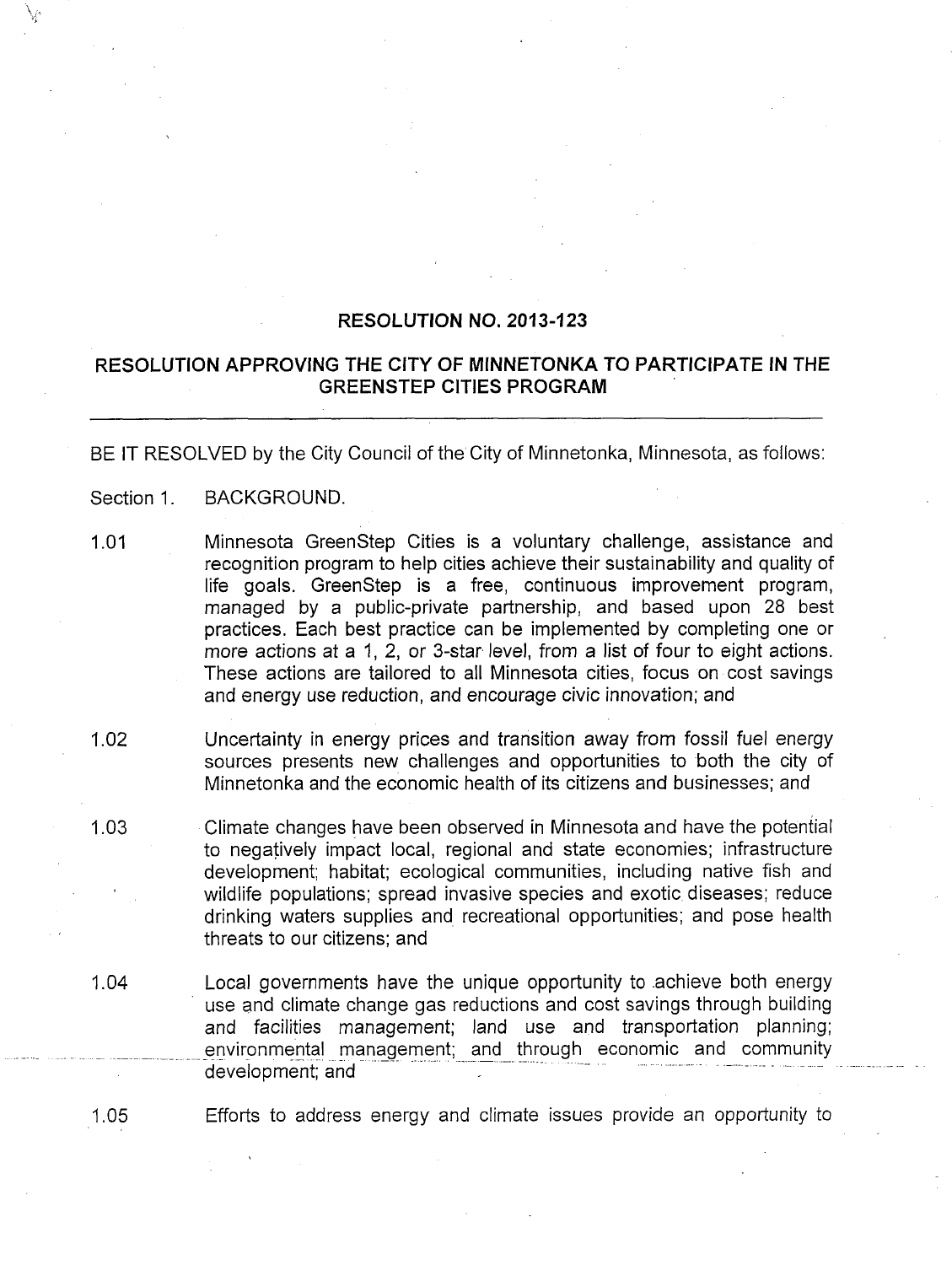move towards energy self-reliance and greater community resiliency and quality of life; provide environmentally healthy and cheaper-to-operate public buildings: encourage new economic development and local jobs; and support local food and renewable energy production; and

1.06 Steps taken toward sustainable solutions aim to improve community quality of life, building community capital and increasing governmental efficiency, accountability and transparency: and

1.07 Minnesota Session Laws 2008, Chapter 356, Section 13 directed the Minnesota Pollution Control Agency and the Office of Energy and Security in the Department of Commerce in collaboration with Clean Energy Resource Teams, to recommend municipal actions and policies that work towards meeting the State's greenhouse gas emissions reduction goals; and

1.08 The Next Generation Act of 2007, Minnesota Session Laws 2007 - Chapter 136:

> a. Sets State greenhouse gas emissions reduction goals of cutting emissions to 15 percent below 2005 levels by 2015, 30 percent below 2005 levels by 2025, and 80 percent below 2005 levels by 2050;

, b. Sets a State energy conservation goal of achieving annual energy savings equal to 1.5 percent of annual retail energy sales of electricity and natural gas;

- c. Establishes an energy policy goal that the per capita use of fossil fuel as an energy input be reduced by 15 percent by the year 2015, through increased reliance on energy efficiency and renewable energy alternatives;
- d. Establishes an energy policy goal that 25 percent of the electricity used in the state be derived from renewable energy resources by the year 2025; and
- 1.09 A broad coalition of public and private stakeholders including the League of Minnesota Cities, Minnesota Pollution Control Agency, Office of Energy Security-and Clean Energy Resource Teams responded to the 2008 legislation by establishing the GreenStep Cities program to provide a series of sustainable development best practices focusing on local government opportunities to reduce energy use and greenhouse gases;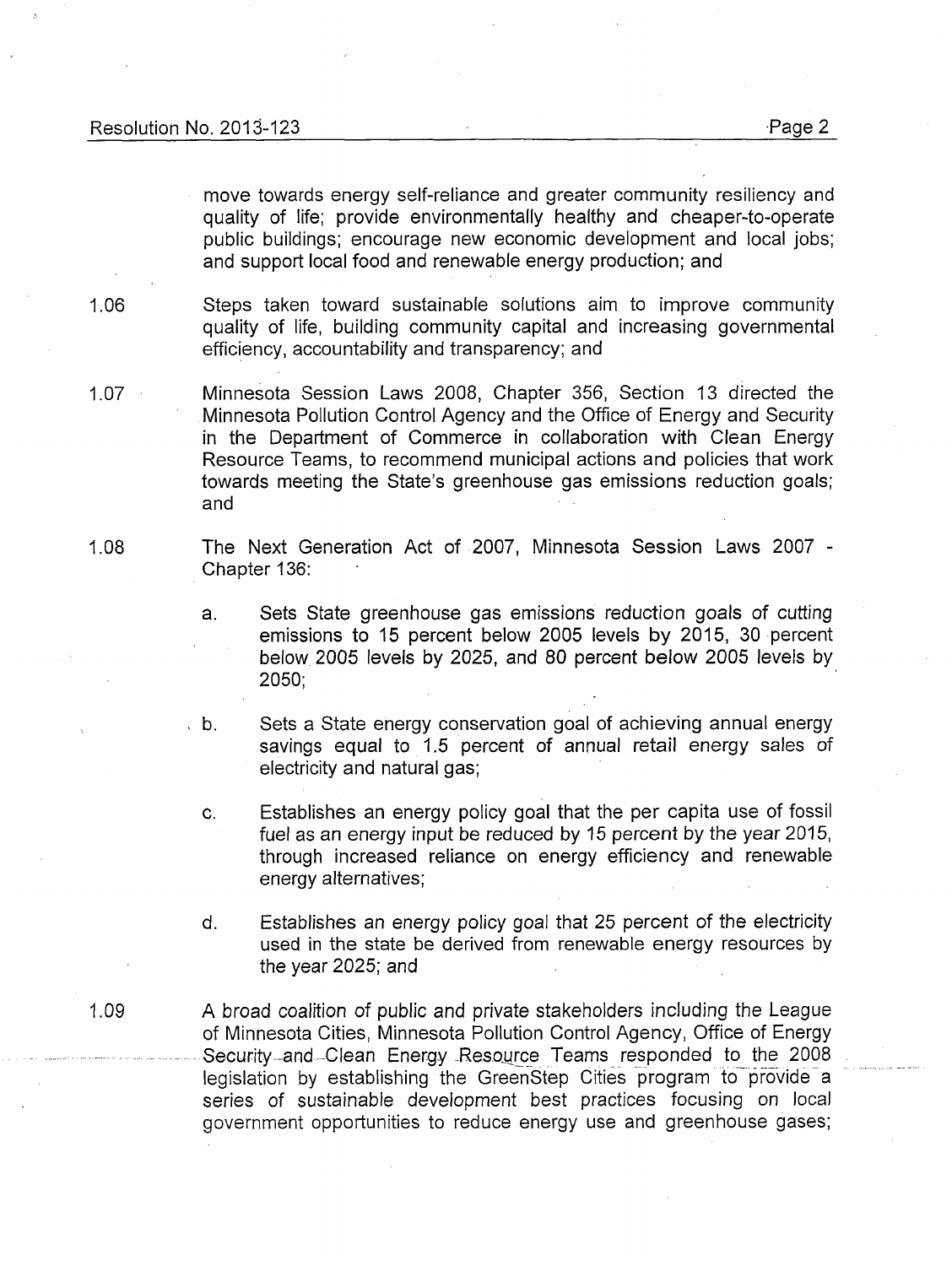and

- 1.10 The Minnesota GreenStep Cities program assists with facilitating technical assistance for the implementation of these sustainable development best practices; and
- 1.11 The Minnesota GreenStep Cities program provides cost-effective sustainable development practices in the following five categories: (1) building and Lighting; (2) Transportation; (3) Land Use; (4) Environmental Management: and (5) Economic and Community Development.

Section 2. BE IT RESOLVED by the City Council of the City of Minnetonka, Minnesota, that the city;

- 2.01 Authorizes the city of Minnetonka to participate in the Minnesota GreenStep Cities program that offers a free, voluntary continuous improvement framework.
- 2.02 Will claim credit for having implemented and will work at its own pace toward implementing at least 16 GreenStep best management practices that will result in energy use reduction, economic savings, quality of life improvement and reduction in the City's greenhouse gas footprint.
- 2.03 Appoints the planning division of the community development department to serve as the City's GreenStep coordinator for best practice documentation/implementation; and
- 2.04 Will facilitate the involvement of community members, planning division of the community development department, and other units of government as appropriate in the planning, promoting and/or implementing of GreenStep Cities best practices; and
- 2.05 Grants to the GreenStep program's buildings advisor read-only access to the City's B3 Benchmarking Database so as to facilitate analysis and costsavings advice to the City regarding its buildings' energy use; and
- 2.06 Plans to take actions to implement the following best practices –

Economic and Community Development;

- Benchmarks and community engagement
- Green business development
- Renewable energy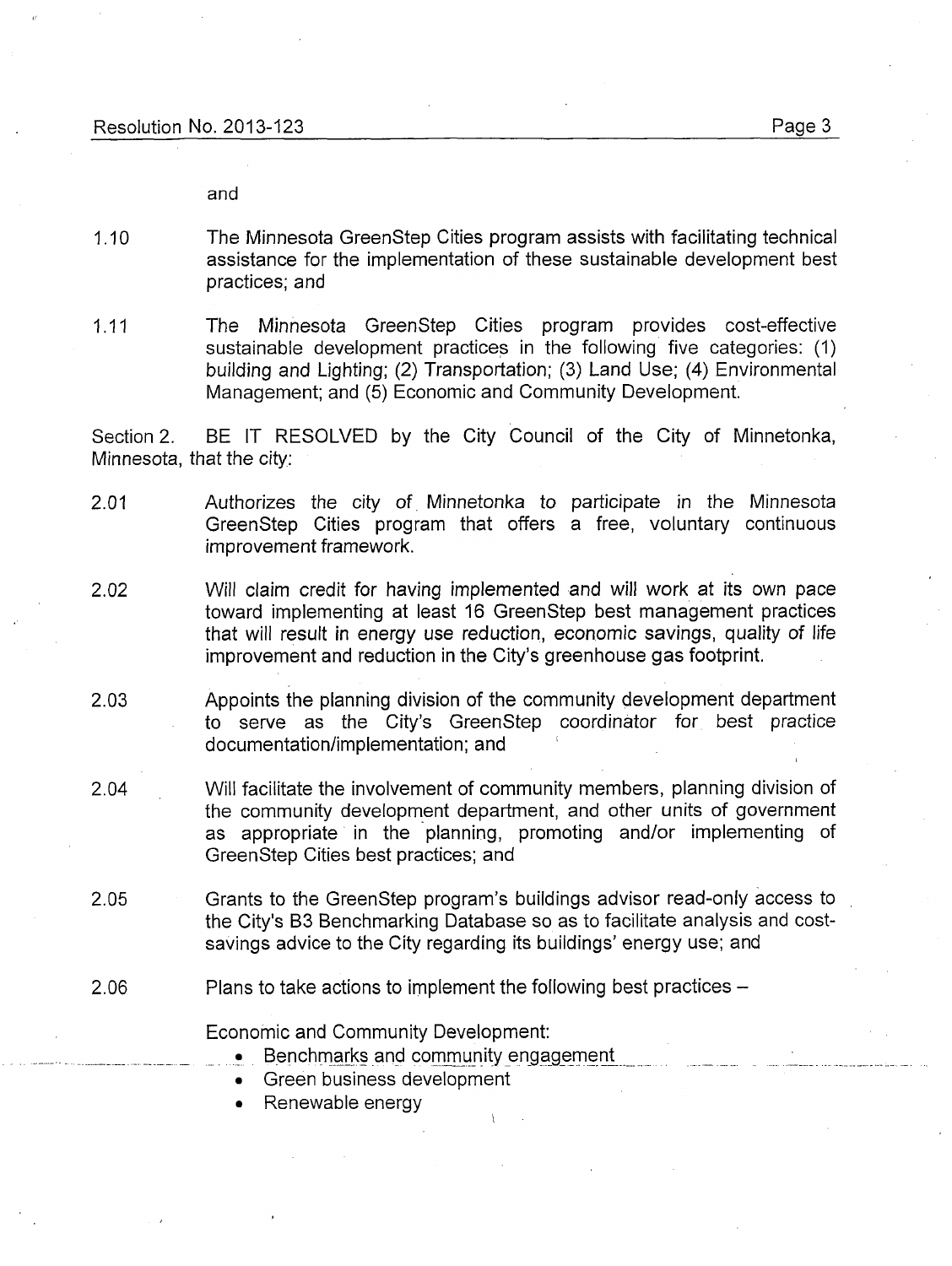- Local food
- Business synergies

Transportation;

• Efficient city fleets

2.07 Will claim credit for having implemented and will work at its own pace toward implementing at least 16 GreenStep best practices that will result in energy use reduction, economic savings, quality of life improvement and reduction in the City's greenhouse gas footprint. An on-going summary of the City's implementation of best practices will be posted on the Minnesota GreenStep Cities web site.

2.08 A summary of the City's implementation of best practices will be available on the Minnesota GreenStep Cities website.

Adopted by the City Council of the City of Minnetonka, Minnesota, on December 2, 2013.

merder i

Terry Schnefder, Mayor

**ATTES** 

David E. Maeda, City Clerk